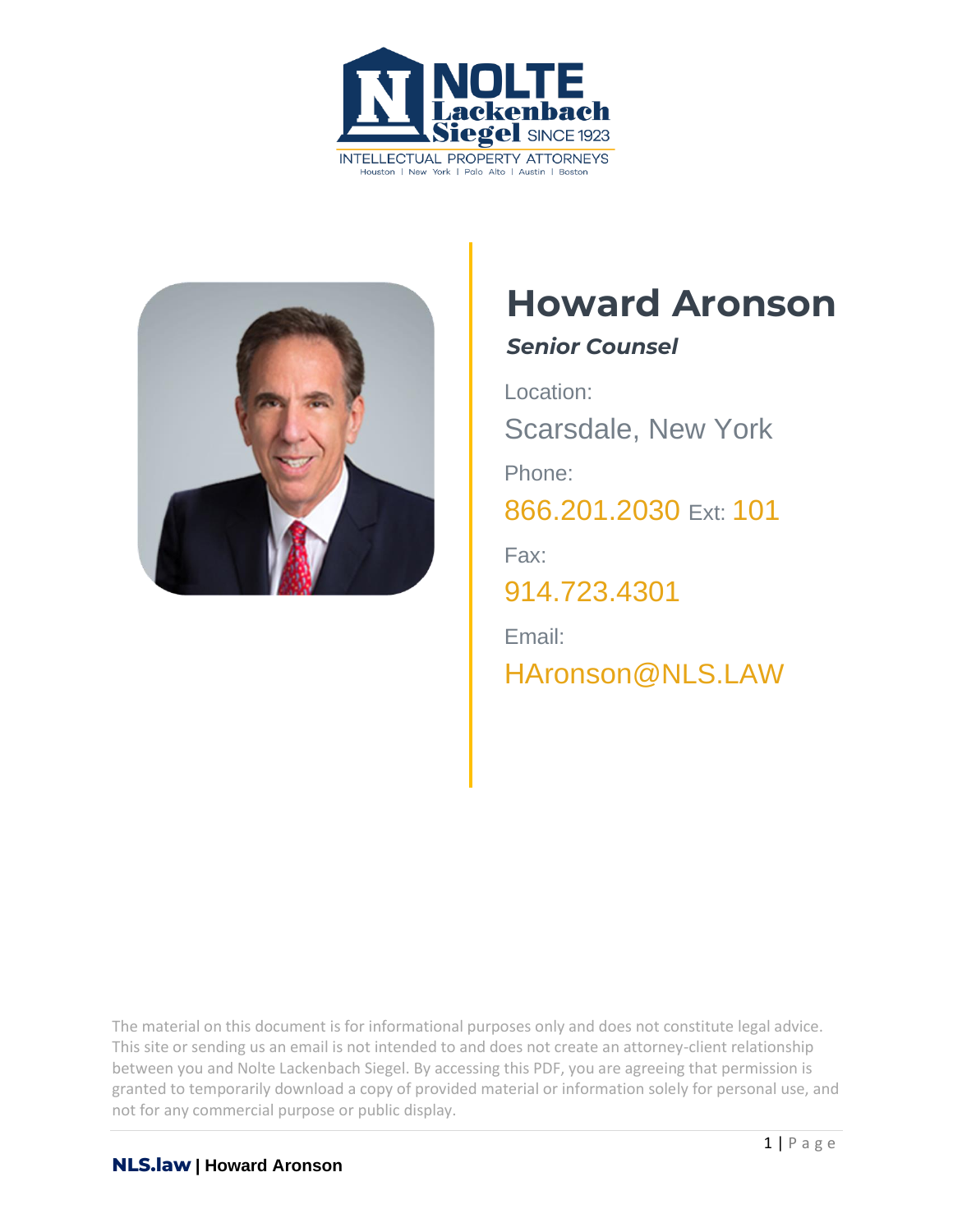

As Managing Partner of the Lackenbach Siegel firm for over two decades, and now Senior Counsel of Nolte Lackenbach Siegel, Mr. Aronson has witnessed many changes in the practice of Intellectual Property law generally and significant transformations of law firm operation.

With the expansion of designer trademarks and licensing in the 1970's, Mr. Aronson worked in the trademark department and was responsible for iconic designer licensing during its exponential growth during that time period. He then moved into the litigation department as the infringements and piracy of designer brands became prevalent, eventually heading the litigation department for many years until being named Managing Partner, in view of his broad experience in all facets of the firm's operations, and considering his exposure to different IP firms.

Mr. Aronson was an important part of the metamorphosis of Lackenbach and its merger with the patent powerhouse and tech-savy Nolte IP law firm that melded cutting edge law firm technology with the global nature of Lackenbach's client base and its various legal departments, creating a national footprint of offices in the US.

Most significantly, Mr. Aronson orchestrated the unique evolution of staffing policies which focused on hiring only with very experienced IP attorneys. Nolte Lackenbach Siegel created sub-specialization by attorney, permitting staffing matters with fewer attorneys and completing assignments in less time, resulting in lowers fees than typically charged by large firm counterparts. The unique law firm business model, first introduced by Mr. Aronson 30 years ago, has been and remains unique, attractive to discriminating clients, and has been eminently successful.

Mr. Aronson prides himself in being a contract author to LexisNexis, the largest publisher in the IP field, in connection with four publications, as well as being The Toy Book legal columnist. He boasts a long list of published articles and is a frequent Seminar speaker, as well as having been a featured radio show authority on IP law.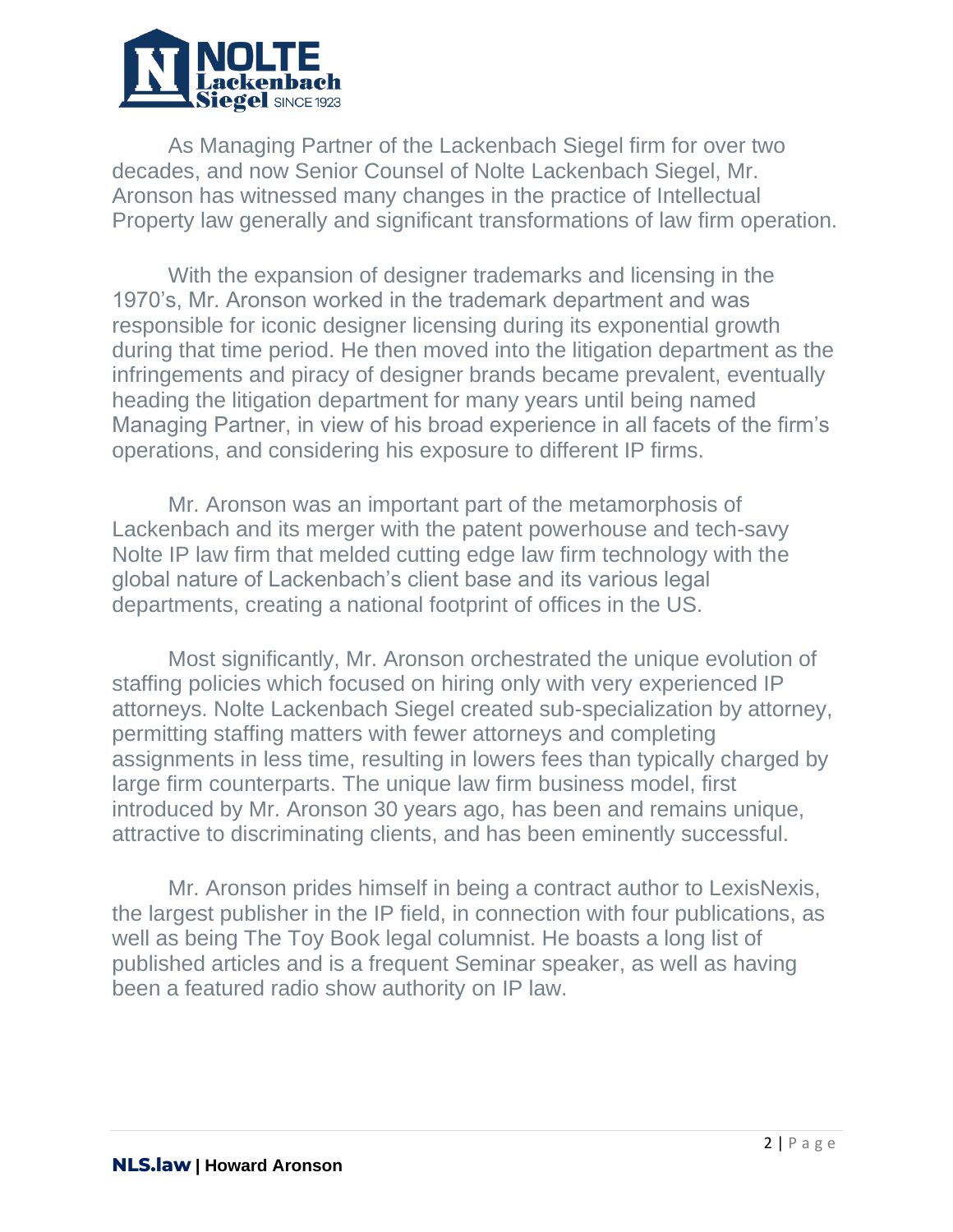

## **PRACTICE**

US and International IP Portfolio Management and Counseling

**Litigation** 

**Licensing** 

Intellectual Property Counseling

#### **BAR & COURT ADMISSIONS**

New York Bar; U.S. Patent and Trademark Office; Canadian Patent **Office** 

U.S. District Court, Southern, Eastern, Northern and Western Districts of New York; Western District of Michigan

U.S. Court of Appeals for the Second, Third, Ninth, Tenth, and Federal Circuits

U.S. Supreme Court

#### **EDUCATION**

Drexel University, Philadelphia, PA

Bachelor of Science - Civil Engineering, with Distinction

New York Law School, New York, NY

Juris Doctor

## **SELECTED BOOKS, PUBLICATIONS**

"Protecting Designs by Trademarks, Copyrights and Design Patents," Intellectual Property Counseling and Litigation, LexisNexis.

"Trademark Management," Business Law Monographs, LexisNexis.

"Corporate Counsel Solutions, Intellectual Property Management:

Strategies & Tactics," LexisNexis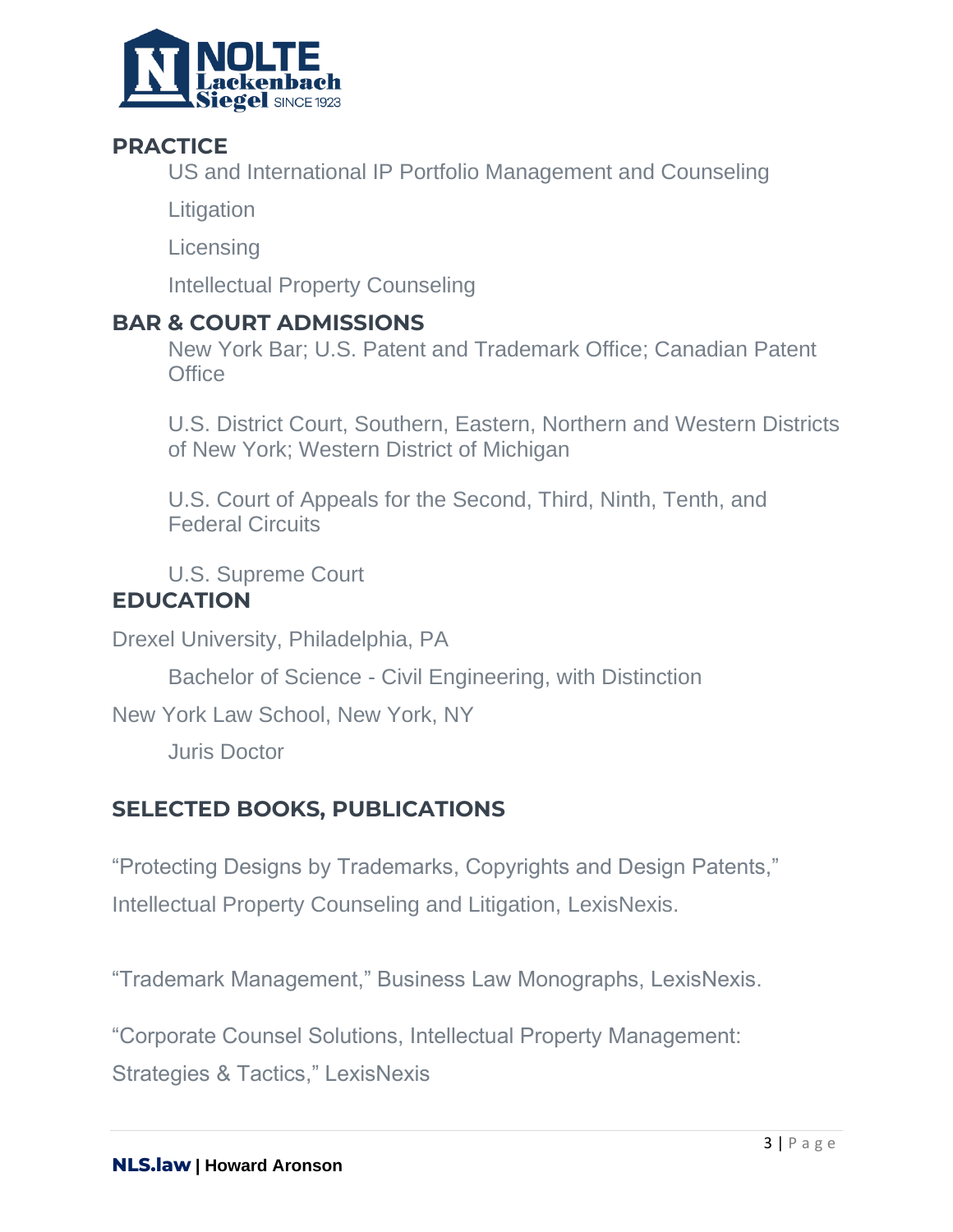

# **SELECTED BOOKS, PUBLICATIONS (***cont'd***)**

"Acquiring and Protecting Intellectual Property Rights," Business Law Monographs, LexisNexis

"Trade Dress After Two Pesos: The Circuits Are Still Split, But Which Has it Right?," The National Law Journal

"Global Colorblindness to Trademarks is Dying," The National Law Journal

"Protection Against Use or Pictures of One's Goods by a Competitor Wastes Away Under 'Waist Away," The Trademark Reporter, Vol. 73, No. 1

The Toy Book, Legal Columnist for "Raising the Bar," Adventure Publishing Group **–** *Recent Articles:*

"Raising The Bar: Can Toys and Intellectual Property Die?" [View Article](https://toybook.com/raising-the-bar-can-toys-and-intellectual-property-die/) "Raising The Bar: Dubious Distinctions" [View Article](https://toybook.com/raising-the-bar-dubious-distinctions/)

"Raising the Bar: What You Don't Know Could Cost You Your Brand" [View Article](https://toybook.com/raising-the-bar-what-you-dont-know-could-cost-you-your-brand/)

"Legal Rules Should Be Fair, But to Whom?" [View Article](https://toybook.com/legal-rules-should-be-fair-but-to-whom/)

["Saturated Fact: Using Trademarks To Build Your Brand"](https://toybook.com/saturated-fact-using-trademarks-to-build-your-brand/) [View Article](https://toybook.com/saturated-fact-using-trademarks-to-build-your-brand/)

["Reshoring Toys"](https://toybook.com/reshoring-toys-knex/) [View Article](https://toybook.com/reshoring-toys-knex/)

"Whose Toys are Whose?, (related to the Barbie/Bratz litigation)

"The Real Costs of Outsourcing,"

"Don't Forget…Trade Secrets,"

"The Consequential Non-Disclosure,"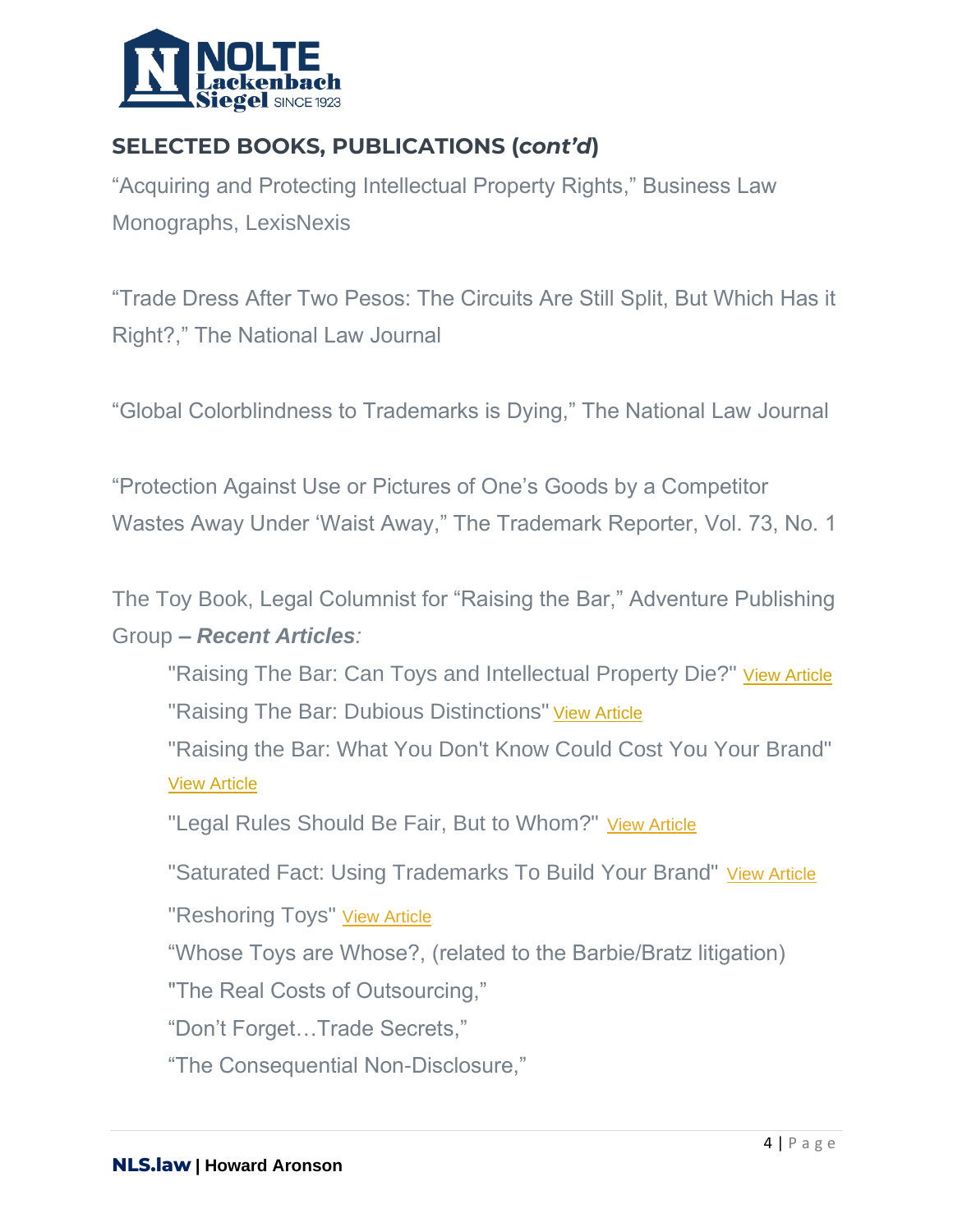

# **SELECTED BOOKS, PUBLICATIONS (***cont'd***)**

"Patents: The Business Gold,"

"Trademark Infringement Claims and Coverage,"

"The Domain Game,"

"I Would Rather…Have a Strong Enforceable Trademark!,"

"Proper Trademark Usage,"

"Can Customs Help?,"

"Copyright or Design Patent?,"

"Naked Licensing Isn't Sexy,"

"For Sale: Yo-yo's, Nylon and Trampolines,"

"The Courts Toy with Copyrights,"

"Getting to Zero,"

"Dubious Distinctions,

"Saturated Fact,"

"Not the Real Thing,"

"Not So Fast,"

"Are High-Tech Toys High-Risk?,"

"Full Disclosure,"

"Protecting Freedom To Express "The Thought That We Hate,

"Western Companies Caught Off Balance By Trademark Law in China"

"e-Signatures Affect Email Negotiations,"

"Dare to Compare - Comparative Advertising,"

"What You Don't Know About your Supplies Can Hurt You,"

"Staying Ahead of the Counterfeiters' Curve,"

"The Batmobile Threatened: Intellectual Property Rights To The Rescue,"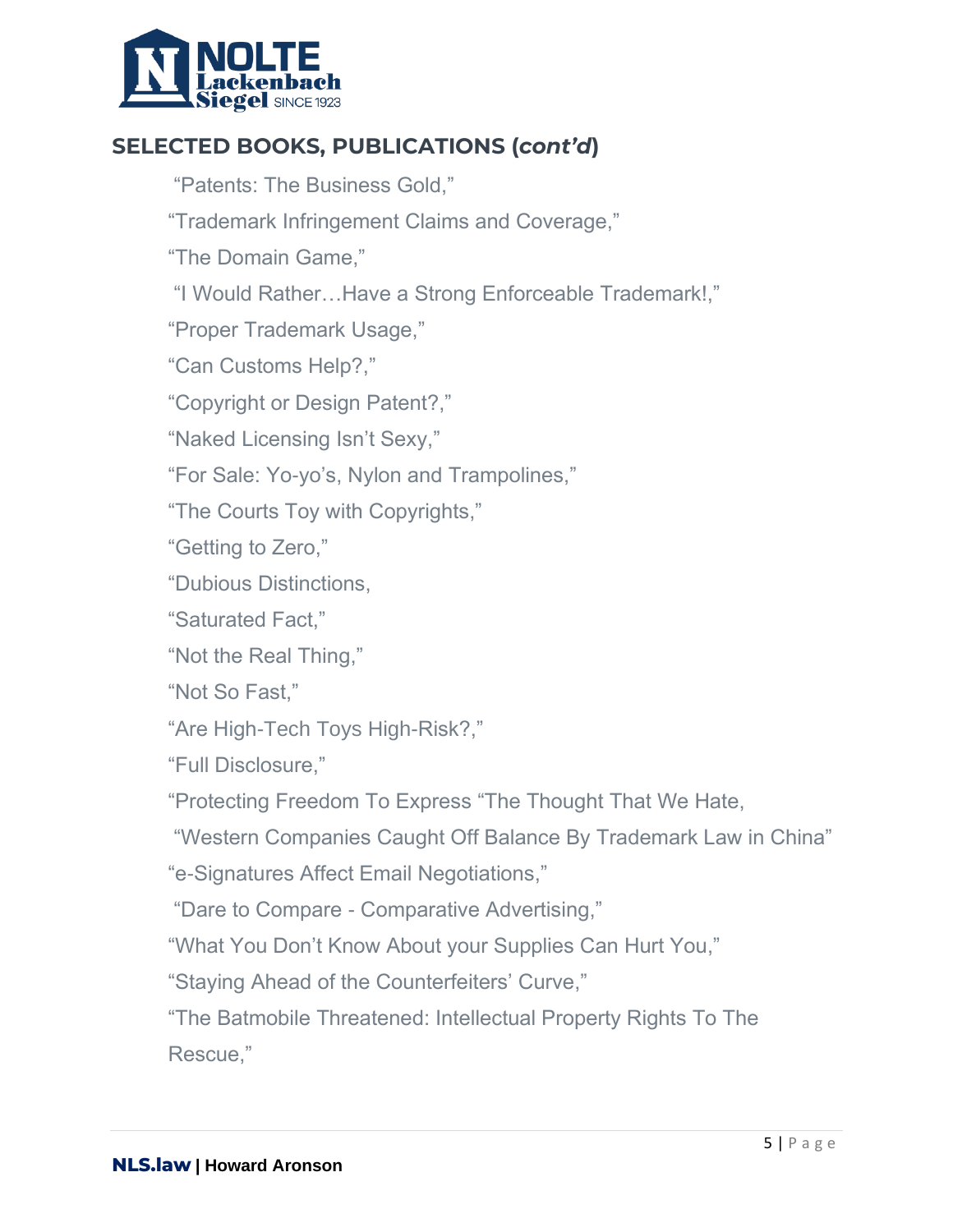

## **SELECTED BOOKS, PUBLICATIONS (***cont'd***)**

"Use It or Lose It," "When Laches Bar the Courtroom Door," "The Internet of Things," "Printing Toys," "Trolling for Dollars," "The Real Costs of Outsourcing"

#### **SEMINARS**

U.S. Opposition Practice & Procedures," Tokyo, Japan "United States Trademark Searching," Tokyo, Japan

"United States Trademark Basics," Tokyo, Japan

"United States Trade Dress Protection," Tokyo, Japan

"Trademark Management," Tokyo, Japan, Mitsui Bank Investment Banking Seminar

"The Role of Intellectual Property in a Free Market Economy," Moscow and Voronezh, Russia

"US Intellectual Property Laws" – Voronezh and Kazakhstan, Moscow, Russia Launching a Product in the United States, United States Trademark Association,

"Trade Dress" "Patents, Trademarks & Copyrights – What you Need to Know," National Hardware Convention, Honolulu, Hawaii, A Forum for Trademark Paralegals, US Trademark Association,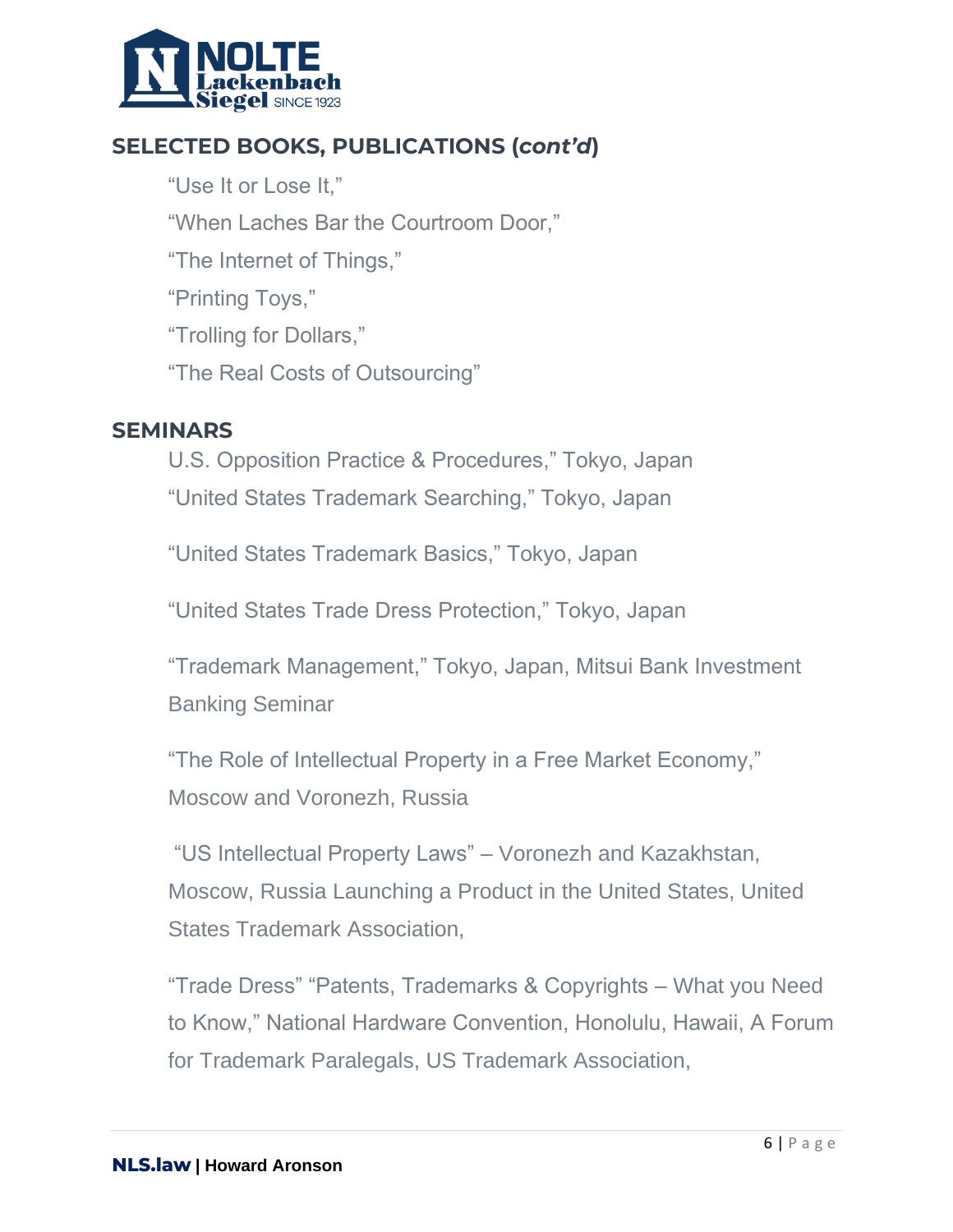

## **SEMINARS (***cont'd***)**

"United States Trademark Searching," Arlington, Virginia

"Changing Laws for Trademarks," American Hardware Manufacturers Association, Chicago, Illinois

"United States Trademark Basics," Tokyo, Japan "Color Me Pink," Hand Toots Institute, Captiva Island, Forida

"Changing Laws for Trademarks" American Hardware Manufacturers Association, Chicago, Illinois

"Counterfeiting: The Stakes are Raised," National Hardware Show, Chicago, Illinois

"Imports: How do you Spell Relief?," American Hardware Manufacturers Association, Chicago, Illinois

"Fundamentals of Intellectual Property," Pace University Legal Education Seminar Chairman,

"Intellectual Property Management: Developing a Corporate Intellectual Property Strategy," Insight Seminar, New York, NY

"Intellectual Property Business and Financing Transactions: Capitalizing on Your Assets - Using Intellectual Property Assets as Collateral for Financing," Insight Seminar, New York, NY,

"Dress For Success," International Trademark Association,

"Personal Care and Industrial Products Protection," New York, NY